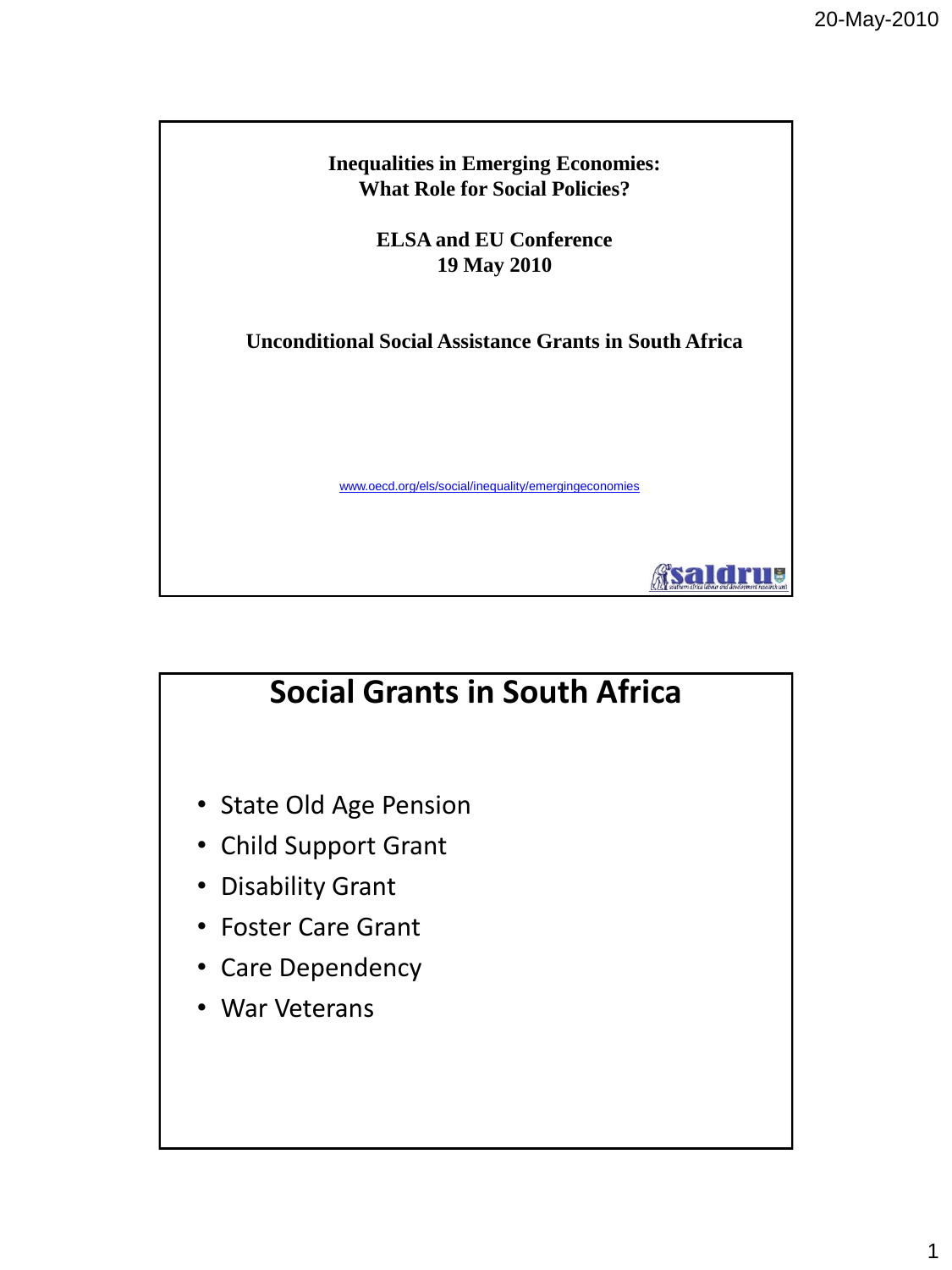

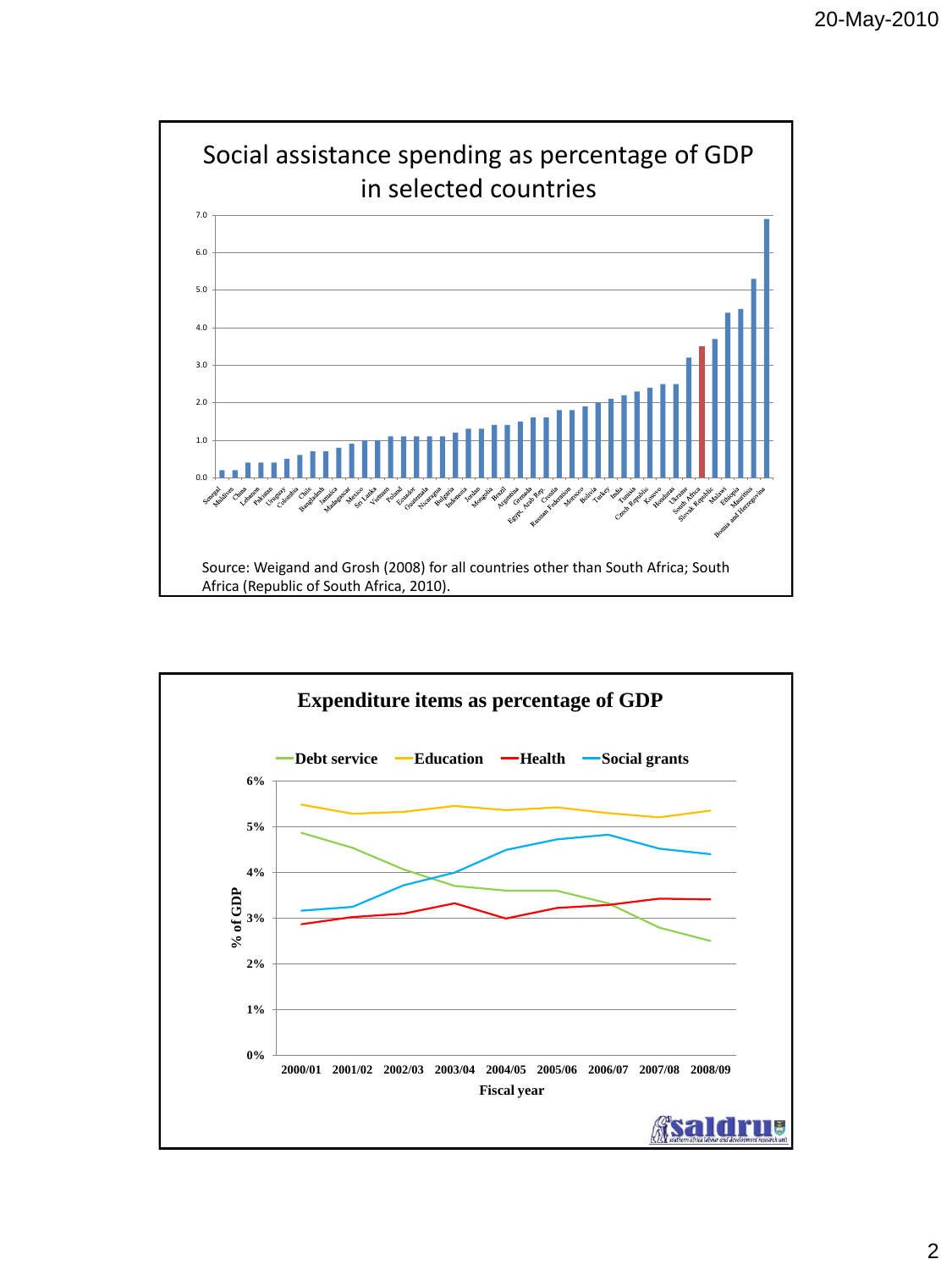

| social grants<br>2008   |                                                       |                                                 |                                                          |  |  |  |
|-------------------------|-------------------------------------------------------|-------------------------------------------------|----------------------------------------------------------|--|--|--|
| Quintile                | % Reporting any<br>income from Child<br><b>Grants</b> | % Reporting any income<br>from Disability Grant | % Reporting any<br>income from Old<br><b>Age Pension</b> |  |  |  |
| $\mathbf{1}$            | 55.8                                                  | 5.7                                             | 9.8                                                      |  |  |  |
| $\mathbf{2}$            | 57.9                                                  | 10.9                                            | 27.1                                                     |  |  |  |
| 3                       | 45.4                                                  | 14.7                                            | 23.5                                                     |  |  |  |
| $\overline{\mathbf{4}}$ | 26.5                                                  | 9.9                                             | 17.7                                                     |  |  |  |
| 5                       | 9.0                                                   | 2.8                                             | 5.0                                                      |  |  |  |
| All                     | 33.6                                                  | 8.2                                             | 15.3                                                     |  |  |  |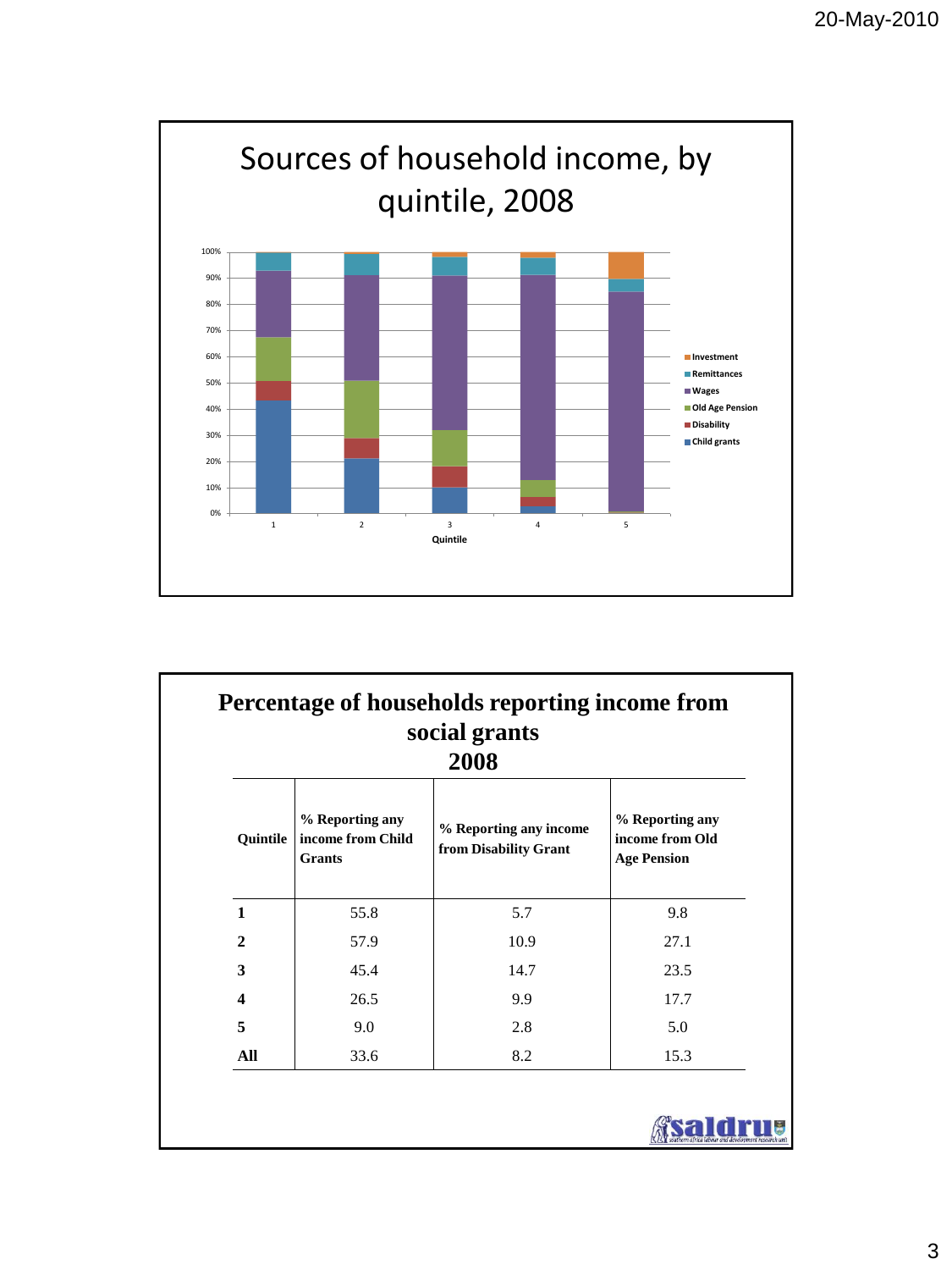

| Year |                                                | Poverty<br>$line=R949$        |           | Poverty<br>$line=R515$        |             |               |
|------|------------------------------------------------|-------------------------------|-----------|-------------------------------|-------------|---------------|
|      | $\bf{p0}$                                      | p1                            | p2        | $\mathbf{p0}$                 | p1          | p2            |
| 1993 | 0.72                                           | 0.47                          |           | 0.36 0.56                     | 0.32        | 0.22          |
| 2000 | 0.71                                           |                               |           | $0.45$ 0.33 0.54              | $0.29$ 0.19 |               |
| 2008 | 0.70                                           |                               |           | $0.44$ 0.32 0.54              | $0.28$ 0.18 |               |
|      |                                                |                               |           |                               |             |               |
|      | Poverty when income excludes government grants |                               |           |                               |             |               |
| Year |                                                | <b>Poverty</b><br>$line=R949$ |           | <b>Poverty</b><br>$line=R515$ |             |               |
|      | $\mathbf{p0}$                                  | p1                            | p2        | $\mathbf{p0}$                 | p1          | $\mathbf{D2}$ |
| 1993 | 0.73                                           | 0.53                          | 0.43 0.60 |                               |             | 0.4 0.32      |
| 2000 | 0.72                                           | 0.5                           |           | 0.4 0.57                      | 0.37 0.29   |               |
|      |                                                |                               |           | 0.54 0.46 0.60                |             | 0.44 0.37     |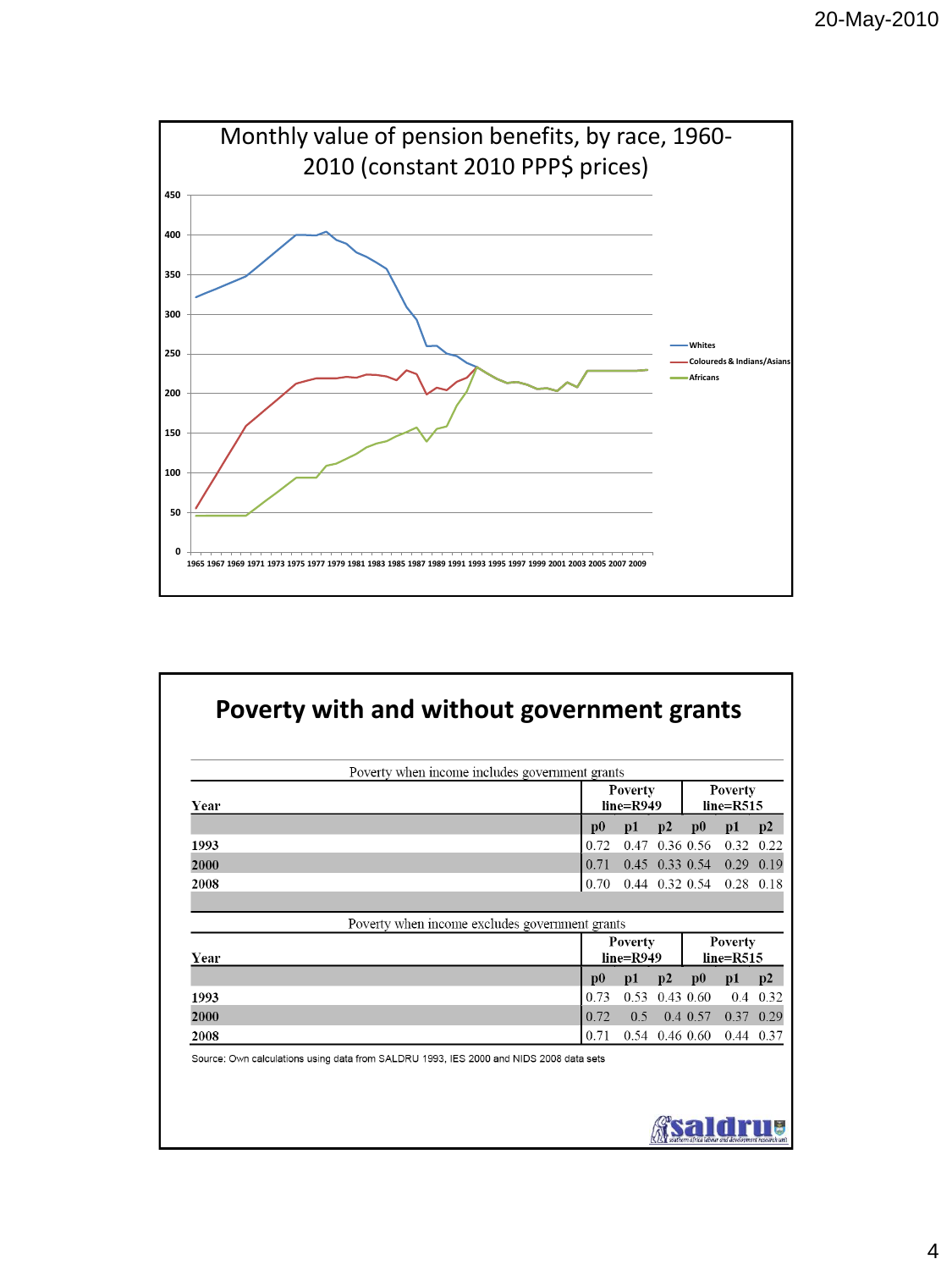## Evaluating Impacts More Carefully

- Much work evaluating the impact of the State Old Age Pension on:
- Whether it reaches the poor children?
	- Yes. Both in general and for poor children (nutrition)
	- Role of three generation families in South Africa
	- Role of women
- Labour Supply effects?
	- More unemployed in pensioner households
	- Migration
- Also some evidence on the Child Support Grant

## Do we need to add conditionalities?

- The means test has helped a lot with general targetting. (Michael's earlier point)
- But these grants are income effects with complicated behavioural responses.
- Should these responses be shaped by conditionalities?
- The example of the Child Support Grant
	- Initially there were conditionalities that impeded roll-out (bureaucratic/administrative capacity)
	- Now conditionalities are back in a "soft form"
	- Could do school enrollment but there is no point. Could not attendance or performance
	- Could not do health